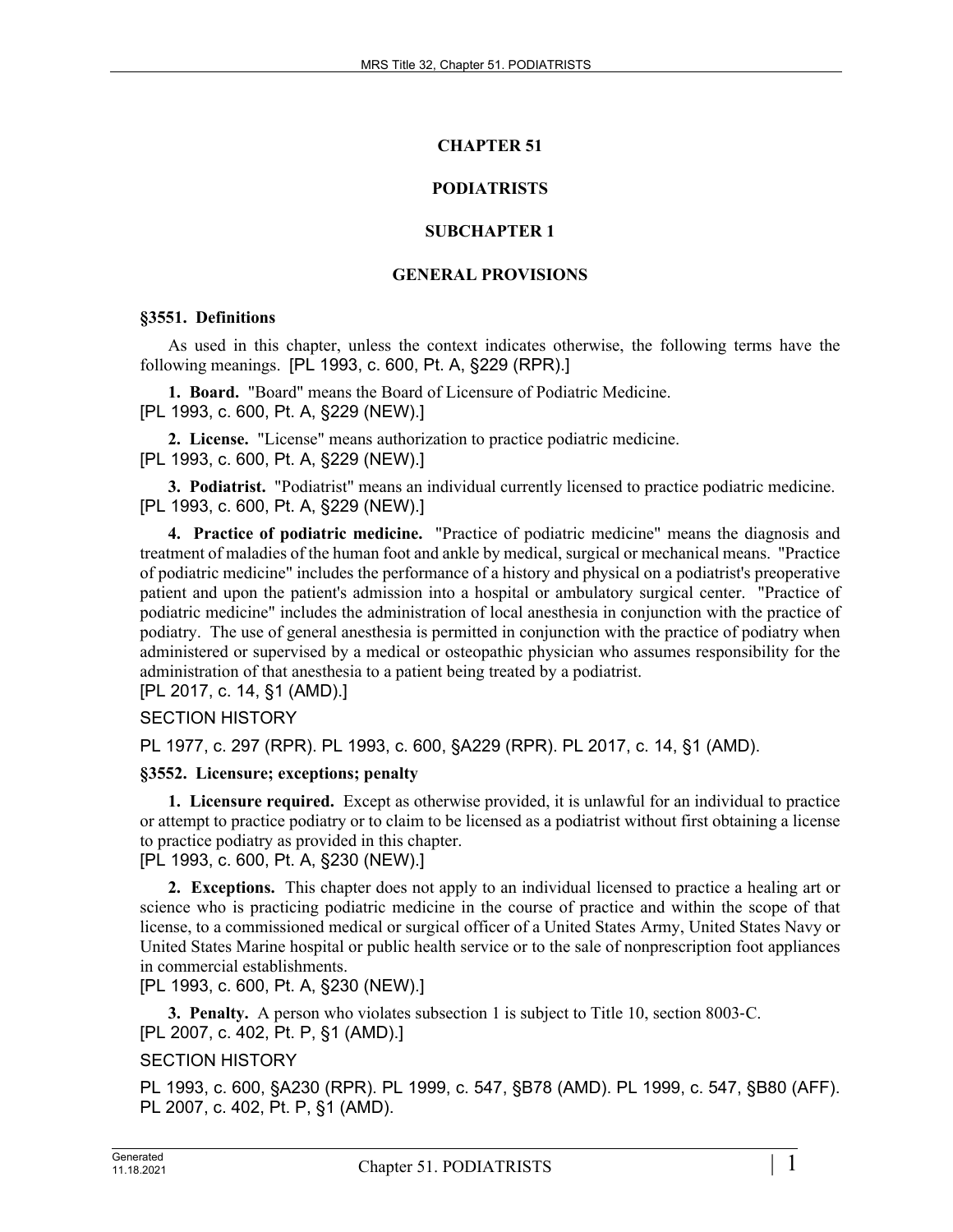### **§3552-A. Podiatric assistants**

**1. Podiatric assistants permitted.** This chapter may not be construed to prohibit a podiatrist from delegating to a podiatric assistant certain activities relating to medical care and treatment that are delegated by custom and usage, as long as those activities are under the supervision or control of the podiatrist, who must be present on the premises at the time the activities are performed. This section may not be construed to require the presence of the supervising and controlling podiatrist during the rendering of nondiagnostic or nontherapeutic services.

[PL 2009, c. 112, Pt. A, §9 (AMD).]

**2. Liability.** A podiatrist who delegates activities as described in subsection 1 to a podiatric assistant is legally liable for the medical activities of that podiatric assistant, and a podiatric assistant in this relationship is considered the podiatrist's agent. This subsection may not be construed to apply to an individual acting under a separate license accepted by the State to render services independently. [PL 2005, c. 77, §1 (NEW).]

### SECTION HISTORY

PL 2005, c. 77, §1 (NEW). PL 2009, c. 112, Pt. A, §9 (AMD).

### **§3553. Narcotics**

A licensed podiatrist may prescribe narcotic drugs for the treatment of ailments within the scope of the podiatrist's license with the approval of the Drug Enforcement Administration. [PL 1993, c. 600, Pt. A, §231 (RPR).]

SECTION HISTORY

PL 1979, c. 61, §1 (AMD). PL 1993, c. 600, §A231 (RPR).

**§3554. Penalties**

# **(REPEALED)**

SECTION HISTORY

PL 1993, c. 600, §A232 (RP).

### **§3555. Review committee immunity**

Any member of a peer review committee of a state association composed of podiatrists licensed under this chapter, any staff member of such an association assisting a peer review committee and any witness or consultant appearing before or presenting information to the peer review committee is immune from civil liability for, without malice, undertaking or failing to undertake any act within the scope of the function of the committee. [PL 1987, c. 646, §12 (NEW).]

# SECTION HISTORY

PL 1987, c. 646, §12 (NEW).

# **SUBCHAPTER 2**

# **BOARD OF LICENSURE OF PODIATRIC MEDICINE**

### **§3601. Appointment; term; removal**

The Board of Licensure of Podiatric Medicine established in Title 5, section 12004–A, subsection 33 consists of 4 podiatrists and a public member as defined in Title 5, section 12004‑A. The podiatrists are appointed by the Governor for a term of 4 years from nominations submitted by the Podiatry Association of Maine and by other organizations and individuals. The podiatrists selected must at the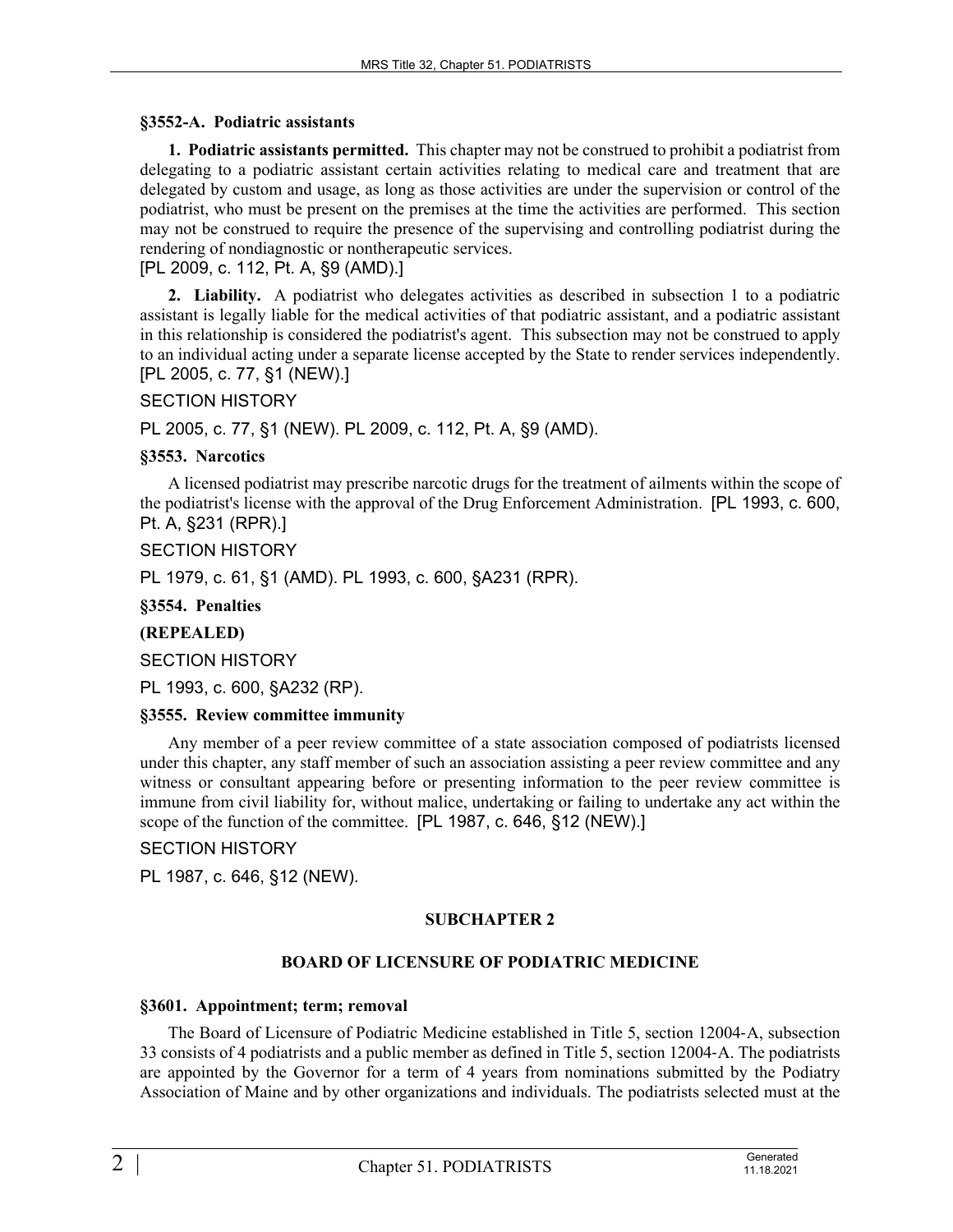time of their appointment have been actively engaged in the practice of podiatry for a period of at least 2 years. Appointment of members must comply with Title 10, section 8009. [PL 2007, c. 402, Pt. P, §2 (AMD).]

### SECTION HISTORY

PL 1975, c. 575, §§40,41 (AMD). PL 1975, c. 771, §364 (AMD). PL 1979, c. 61, §1A (AMD). PL 1983, c. 176, §A18 (AMD). PL 1983, c. 812, §230 (AMD). PL 1989, c. 503, §B141 (AMD). PL 1993, c. 600, §A234 (AMD). PL 2007, c. 402, Pt. P, §2 (AMD).

### **§3602. Meetings; chair**

The board shall meet at least once a year to conduct its business and to elect a chair. Additional meetings must be held as necessary to conduct the business of the board and may be convened at the call of the chair or a majority of the board members. A license to practice podiatry may not be granted except upon the affirmative vote of a majority of the members of the board. [PL 2013, c. 246, Pt. B, §11 (AMD).]

### SECTION HISTORY

PL 1979, c. 61, §2 (AMD). PL 1983, c. 812, §231 (AMD). PL 1993, c. 600, §A235 (AMD). PL 2007, c. 402, Pt. P, §3 (AMD). PL 2013, c. 246, Pt. B, §11 (AMD).

### **§3603. Compensation; disposition of fees**

### **(REPEALED)**

### SECTION HISTORY

PL 1969, c. 27 (AMD). PL 1975, c. 575, §42 (AMD). PL 1983, c. 812, §232 (AMD). PL 1993, c. 600, §A236 (AMD). PL 1995, c. 397, §57 (RP).

### **§3604. Reports; liaison; limitations**

### **(REPEALED)**

### SECTION HISTORY

PL 1977, c. 604, §30 (RPR). PL 1979, c. 127, §181 (AMD). PL 1985, c. 748, §42 (AMD). PL 1993, c. 600, §A237 (AMD). PL 1993, c. 659, §B17 (AMD). PL 1995, c. 462, §A62 (RPR). PL 2007, c. 402, Pt. P, §4 (RP).

### **§3605. Rules and regulations**

### **(REPEALED)**

SECTION HISTORY

PL 1977, c. 458, §6A (NEW). PL 1977, c. 694, §617 (AMD). PL 1989, c. 632, §1 (RP).

### **§3605-A. Rules**

### **(REPEALED)**

SECTION HISTORY

PL 1989, c. 632, §2 (NEW). PL 1993, c. 600, §A238 (RP).

### **§3605-B. Powers and duties of the board**

In addition to powers and duties otherwise provided by law, the board has the following powers and duties: [PL 1993, c. 600, Pt. A, §239 (NEW).]

**1. Licenses.** Examine and issue and renew the licenses of qualified applicants; [PL 1993, c. 600, Pt. A, §239 (NEW).]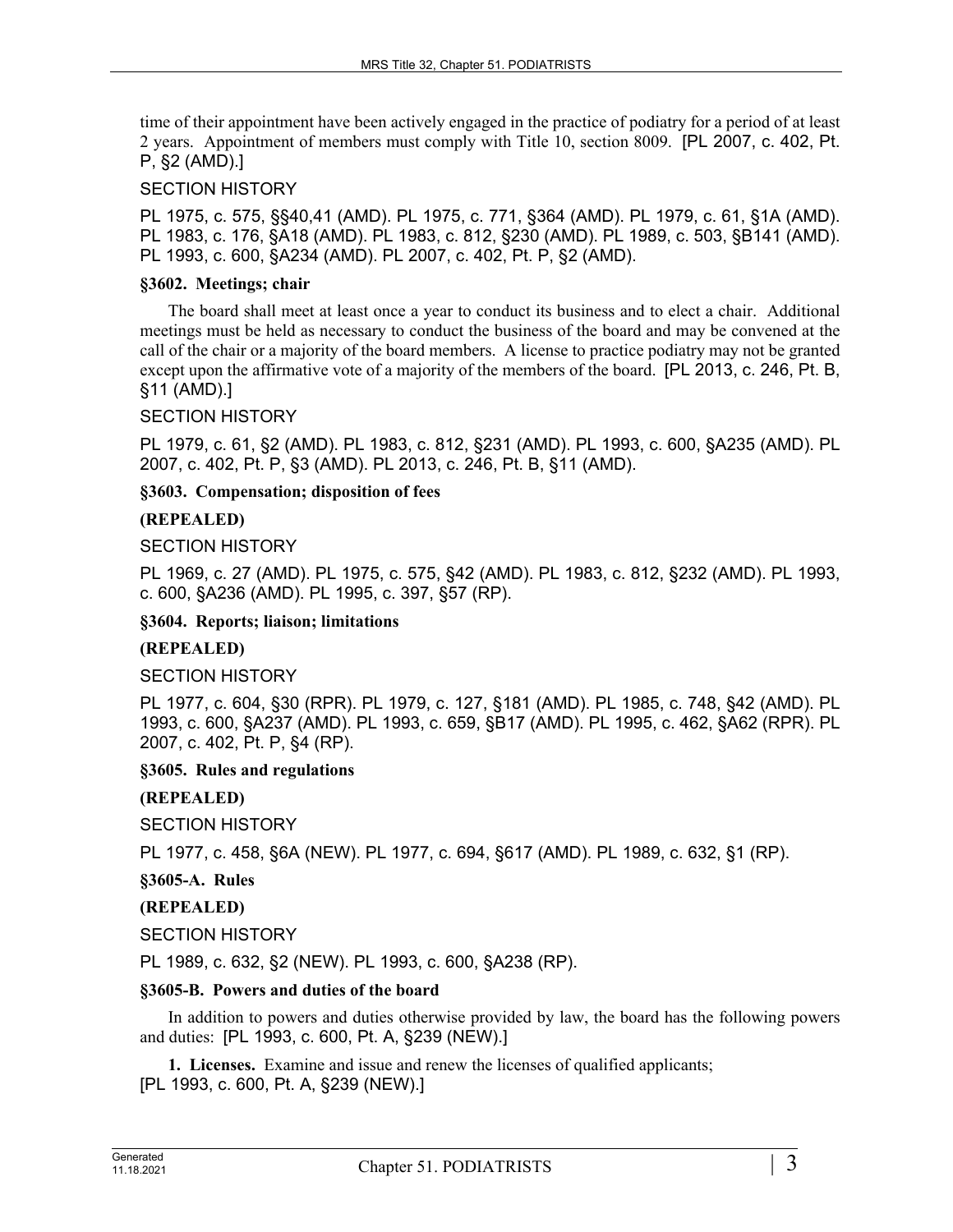**2. Continuing education.** Adopt standards for continuing education necessary to maintain licensure;

[PL 1993, c. 600, Pt. A, §239 (NEW).]

**3. Rules.** Adopt rules in accordance with the Maine Administrative Procedure Act, as it determines necessary to carry out the purposes of this chapter; and [PL 2011, c. 190, §7 (AMD).]

**4. Conduct investigations and hold hearings.**  [PL 2007, c. 402, Pt. P, §5 (RP).]

**5. Contracts.**  [PL 1995, c. 397, §58 (RP).]

**6. Records.** 

[PL 2007, c. 402, Pt. P, §6 (RP).]

**7. Podiatrist health program.** The board may establish protocols for the operation of a professional review committee as defined in Title 24, section 2502, subsection 4‑A. The protocols must include the committee's reporting information the board considers appropriate regarding reports received, contracts or investigations made and the disposition of each report, as long as the committee is not required to disclose any personally identifiable information. The protocol may not prohibit an impaired podiatrist from seeking alternative forms of treatment.

The board has the power to contract with other agencies, individuals, firms or associations for the conduct and operation of a podiatrist health program operated by a professional review committee. [PL 2011, c. 190, §8 (NEW).]

SECTION HISTORY

PL 1993, c. 600, §A239 (NEW). PL 1995, c. 397, §58 (AMD). PL 2007, c. 402, Pt. P, §§5, 6 (AMD). PL 2011, c. 190, §§7, 8 (AMD).

**§3606. Budget**

# **(REPEALED)**

# SECTION HISTORY

PL 1977, c. 604, §31 (NEW). PL 1985, c. 748, §42 (AMD). PL 1993, c. 659, §B17 (AMD). PL 1995, c. 397, §59 (RP).

# **SUBCHAPTER 3**

# **LICENSURE REQUIREMENTS**

### **§3651. Examination; requirements**

# **(REPEALED)**

### SECTION HISTORY

PL 1969, c. 433, §88 (AMD). PL 1971, c. 598, §76 (AMD). PL 1979, c. 61, §3 (AMD). PL 1983, c. 378, §56 (AMD). PL 1993, c. 600, §A241 (RP).

### **§3651-A. Requirements and licensure**

**1. Residency requirement.** An applicant who has graduated after January 1, 1991 from podiatric medical school as set forth in section 3651‑C seeking licensure to practice podiatry shall provide the board with evidence of satisfactory completion of at least one year of postgraduate clinical training in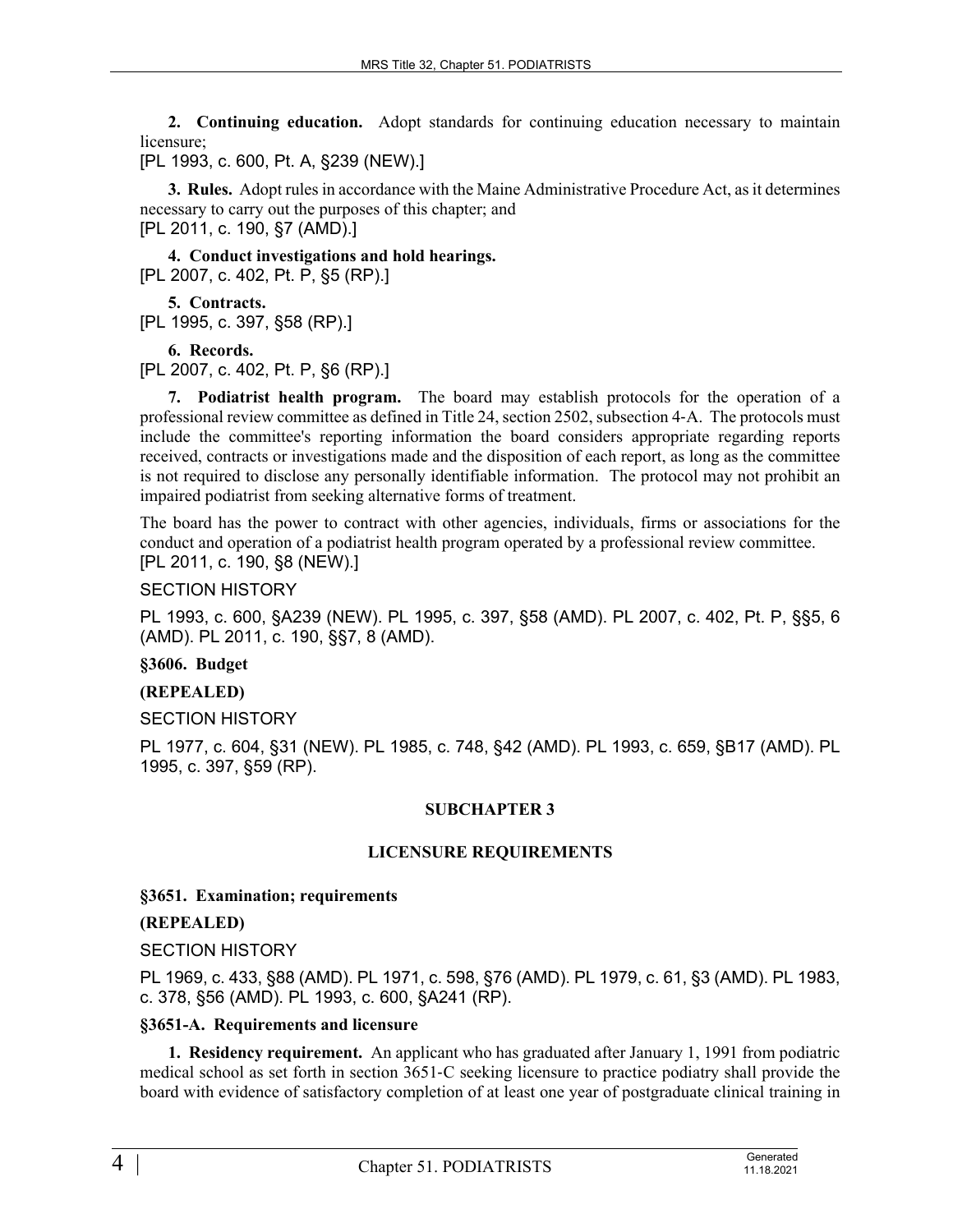a podiatric residency training program approved by the accrediting body of the American Podiatric Medical Association, or its successor or other organization approved by the board. [PL 2007, c. 621, §8 (AMD); PL 2007, c. 695, Pt. B, §12 (AMD).]

**2. Residency licensure.** A doctor of podiatric medicine who has graduated after January 1, 1991 from podiatric medical school as set forth in section 3651‑C may not practice podiatric medicine in a podiatric residency program without first having applied for and obtained a residency license from the board.

A. An applicant for a residency license must be a doctor of podiatric medicine who is a graduate of a school of podiatry, as set forth in this chapter. An examination is not required for applicants for residency licensure. The fee for residency licensure is the same as the fee for licensure for that year. A residency license may be denied for a reason for which a podiatric medical license may be disciplined under section 3656 or Title 10, section 8003, subsection 5-A, paragraph A. [PL 2007, c. 695, Pt. B, §13 (AMD).]

B. A residency license is valid only for the practice of podiatric medicine as part of the postgraduate residency program. A residency license is subject to discipline for a reason for which a podiatric medical license may be disciplined under section 3656 or Title 10, section 8003, subsection 5-A, paragraph A. If the holder of a residency license is terminated from or otherwise ceases to be a resident in the postgraduate residency program, the residency license becomes void as of the date the resident is terminated or ceases to be a resident. [PL 2007, c. 695, Pt. B, §13 (AMD).]

C. A residency license is valid for up to one year, and may be renewed annually before the first day of July of every year, not to exceed an aggregate of 4 years. Renewal of a residency license is subject to the same requirements and conditions as the initial residency license. [PL 1993, c. 600, Pt. A, §242 (AMD); PL 1993, c. 600, Pt. A, §243 (AFF).]

[PL 2007, c. 621, §8 (AMD); PL 2007, c. 695, Pt. B, §13 (AMD).]

# SECTION HISTORY

PL 1993, c. 278, §1 (NEW). PL 1993, c. 278, §4 (AFF). PL 1993, c. 600, §A242 (AMD). PL 1993, c. 600, §A243 (AFF). PL 2007, c. 402, Pt. P, §§7, 8 (AMD). PL 2007, c. 621, §8 (AMD). PL 2007, c. 695, Pt. B, §§12, 13 (AMD).

# **§3651-B. Examination; requirements**

# **(REPEALED)**

SECTION HISTORY

PL 1993, c. 600, §A244 (NEW). PL 2007, c. 402, Pt. P, §9 (RP).

### **§3651-C. Examination; requirements**

Except as otherwise provided in this chapter, an individual must pass an examination approved by the board before engaging in the practice of podiatry. An applicant shall submit an application for a license to practice podiatry containing satisfactory proof that the applicant: [PL 2007, c. 402, Pt. P, §10 (NEW).]

**1. Minimum age.** Is at least 18 years of age; [PL 2007, c. 402, Pt. P, §10 (NEW).]

**2. Graduation.** Has received a certificate of graduation from an accredited college of podiatric medicine, recognized by the Council of Education of the American Podiatry Association or its successor or other organization approved by the board; and [PL 2007, c. 402, Pt. P, §10 (NEW).]

**3. Examination.** Has passed an examination approved by the board. [PL 2007, c. 402, Pt. P, §10 (NEW).]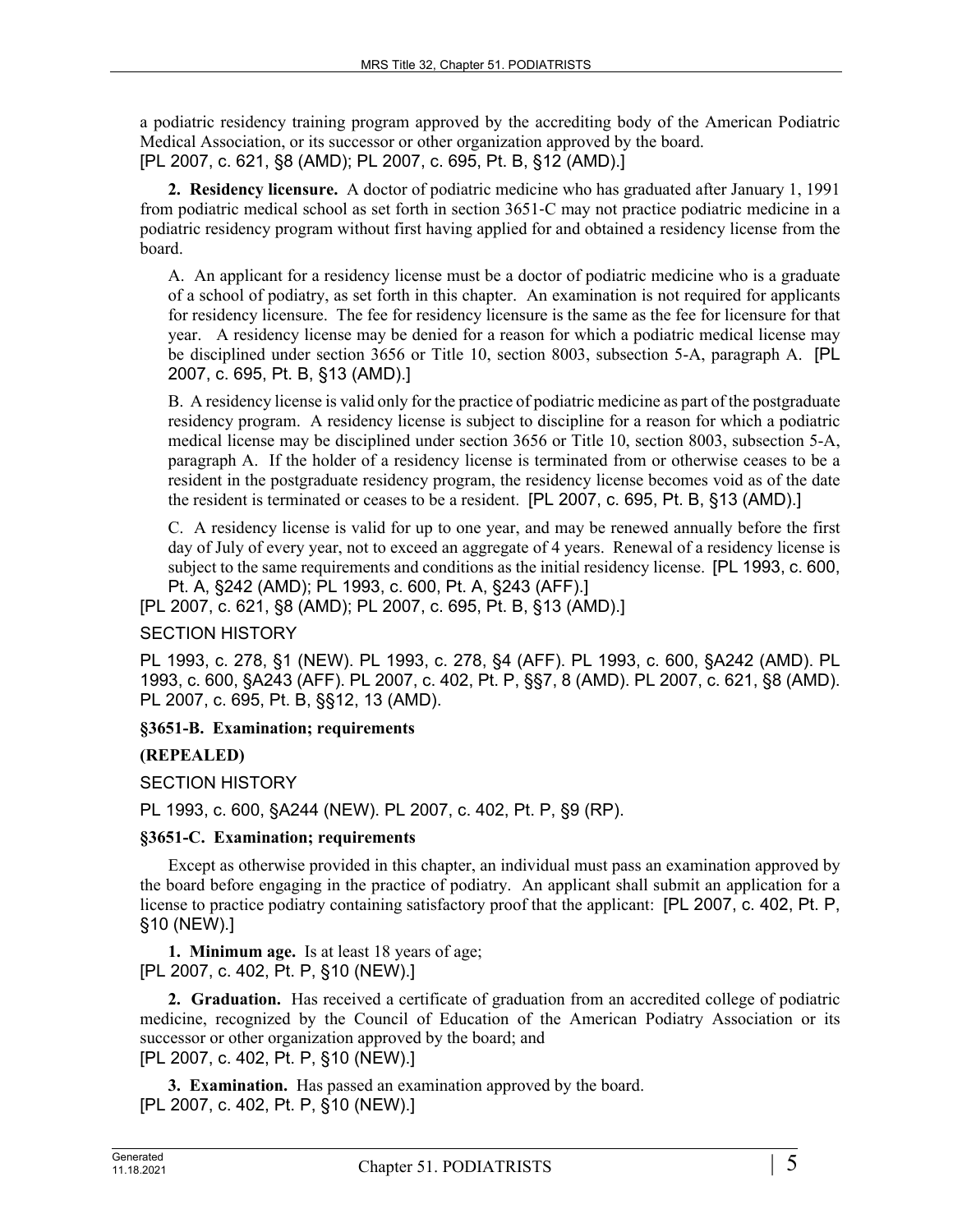### SECTION HISTORY

### PL 2007, c. 402, Pt. P, §10 (NEW).

#### **§3652. Fees; reexamination; license renewal**

The Director of the Office of Professional and Occupational Regulation within the Department of Professional and Financial Regulation may establish by rule fees for purposes authorized under this chapter in amounts that are reasonable and necessary for their respective purposes, except that the fee for any one purpose may not exceed \$600 annually. Rules adopted pursuant to this section are routine technical rules pursuant to Title 5, chapter 375, subchapter 2‑A. [PL 2007, c. 402, Pt. P, §11 (AMD); PL 2011, c. 286, Pt. B, §5 (REV).]

An applicant for an examination for a license to practice podiatry shall pay, at the time of filing an application, a license application fee and a license fee as set under this section plus actual costs of examination administration. An applicant who fails to pass an examination is entitled to a reexamination within 6 months upon the payment of a fee, but only 2 such reexaminations are permitted. Podiatrists licensed in another state and applying for a license to practice in this State without examination shall pay an application fee and a license fee. [PL 2007, c. 402, Pt. P, §11 (AMD).]

A doctor of podiatric medicine licensed to practice podiatric medicine and surgery within this State shall apply on or before July 1st of every year or at such other time as the Commissioner of Professional and Financial Regulation may designate, to the board for a license renewal and pay the renewal fee as set under this section. [PL 2007, c. 402, Pt. P, §11 (AMD).]

On or before July 1st of every year, an applicant who is practicing podiatric medicine and surgery in this State shall include satisfactory evidence to the board that in the preceding license period the applicant has completed a program of continuing education as prescribed in the rules of the board. [RR 2007, c. 1, §18 (COR).]

An application for license renewal made not more than 90 days after the date of expiration must include a late fee in addition to the renewal fee as set under this section. An application received more than 90 days but less than 2 years after the expiration date is subject to the requirements for new applicants as well as continuing education requirements, if applicable, and a late fee, renewal fee and additional late fee as set under this section, except that the board, giving due consideration to the health, welfare and safety of the citizens of the State, may waive the examination requirement at its discretion. A license that has been expired for over 2 years may not be renewed and must be processed as a new application. [PL 2007, c. 402, Pt. P, §11 (AMD).]

### SECTION HISTORY

PL 1977, c. 267, §1 (RPR). PL 1981, c. 206 (RPR). PL 1993, c. 347, §1 (AMD). PL 1993, c. 600, §A245 (AMD). PL 1999, c. 257, §1 (AMD). PL 1999, c. 685, §12 (AMD). RR 2007, c. 1, §18 (COR). PL 2007, c. 402, Pt. P, §11 (AMD). PL 2011, c. 286, Pt. B, §5 (REV).

### **§3653. Use of title**

An applicant who satisfactorily meets the requirements for license to practice podiatry, as provided in this chapter, may be granted a license by the board that entitles the individual to whom it is granted to practice podiatry in this State. A podiatrist licensed in accordance with this chapter may use the word "Doctor" or the letters "Dr." when followed by the word "Podiatrist" or "Chiropodist," or the designation of the degree "D.P.M." [PL 2009, c. 112, Pt. A, §10 (AMD).]

### SECTION HISTORY

PL 1993, c. 600, §A246 (AMD). PL 2009, c. 112, Pt. A, §10 (AMD).

### **§3654. Reciprocity; endorsement; residency requirement**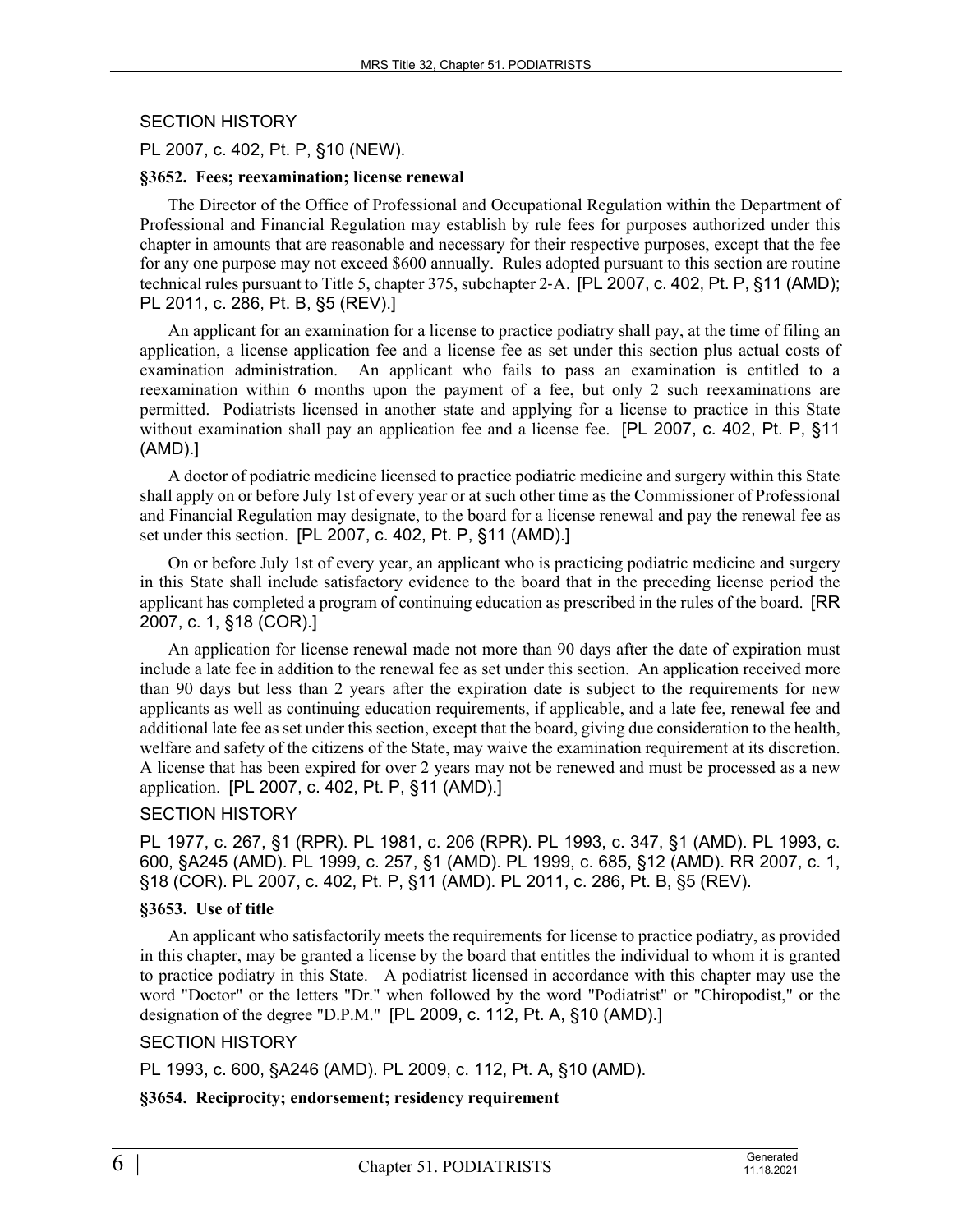The board may issue a license to practice podiatry by endorsement to an applicant who has successfully passed the written examination of another state or of a national certifying agency in podiatry recognized by the board if the written examination of the other state or national certifying agency was equivalent to its own examination and if the applicant satisfies in all other respects the requirements for licensure in section 3651‑A. An applicant for licensure by endorsement who graduated after January 1, 1991 from podiatric medical school under section 3651‑A shall provide the board evidence of satisfactory completion of at least one year of postgraduate clinical training in a podiatric residency training program under section 3651‑A. The application to the board must be accompanied by the application fee and license fee as set under section 3652. [PL 2007, c. 402, Pt. P, §12 (AMD).]

# SECTION HISTORY

PL 1977, c. 267, §2 (AMD). PL 1983, c. 378, §57 (AMD). PL 1993, c. 278, §2 (AMD). PL 1993, c. 278, §4 (AFF). PL 1993, c. 600, §A247 (RPR). PL 1999, c. 257, §§2,3 (AMD). PL 1999, c. 685, §13 (AMD). PL 2007, c. 402, Pt. P, §12 (AMD).

### **§3655. Suspension or revocation of license**

### **(REPEALED)**

SECTION HISTORY

PL 1973, c. 303, §3 (AMD). PL 1977, c. 458, §§7-10 (AMD). PL 1977, c. 694, §618 (AMD). PL 1979, c. 61, §§4,5 (AMD). PL 1981, c. 25 (AMD). PL 1983, c. 378, §58 (RP).

### **§3655-A. Disciplinary actions**

### **(REPEALED)**

### SECTION HISTORY

PL 1983, c. 378, §59 (NEW). PL 1993, c. 600, §A248 (AMD). PL 1999, c. 547, §B68 (AMD). PL 1999, c. 547, §B80 (AFF). PL 2007, c. 402, Pt. P, §13 (RP).

### **§3656. Denial or refusal to renew license; disciplinary action; informal conference**

In addition to the grounds enumerated in Title 10, section 8003, subsection 5‑A, paragraph A, the board may deny a license, refuse to renew a license or impose the disciplinary sanctions authorized by Title 10, section 8003, subsection 5‑A for: [PL 2007, c. 402, Pt. P, §14 (NEW).]

**1. Misuse of alcohol, drugs or other substances.** Misuse of alcohol, drugs or other substances that has resulted or may result in the applicant or licensee performing services in a manner that endangers the health or safety of the licensee's patients; [PL 2013, c. 105, §8 (AMD).]

**2. Mental or physical condition.** A professional diagnosis of a mental or physical condition that has resulted or may result in the applicant or licensee performing services in a manner that endangers the health or safety of the podiatrist's patients;

[PL 2007, c. 402, Pt. P, §14 (NEW).]

**3. False advertising.** Engaging in false, misleading or deceptive advertising; [PL 2015, c. 488, §21 (AMD).]

**4. Unlawful prescription of controlled substance.** Prescribing narcotic or hypnotic or other drugs listed as controlled substances by the federal Drug Enforcement Administration for other than accepted therapeutic purposes; or

[PL 2015, c. 488, §21 (AMD).]

**5. Controlled Substances Prescription Monitoring Program.** Failure to comply with the requirements of Title 22, section 7253.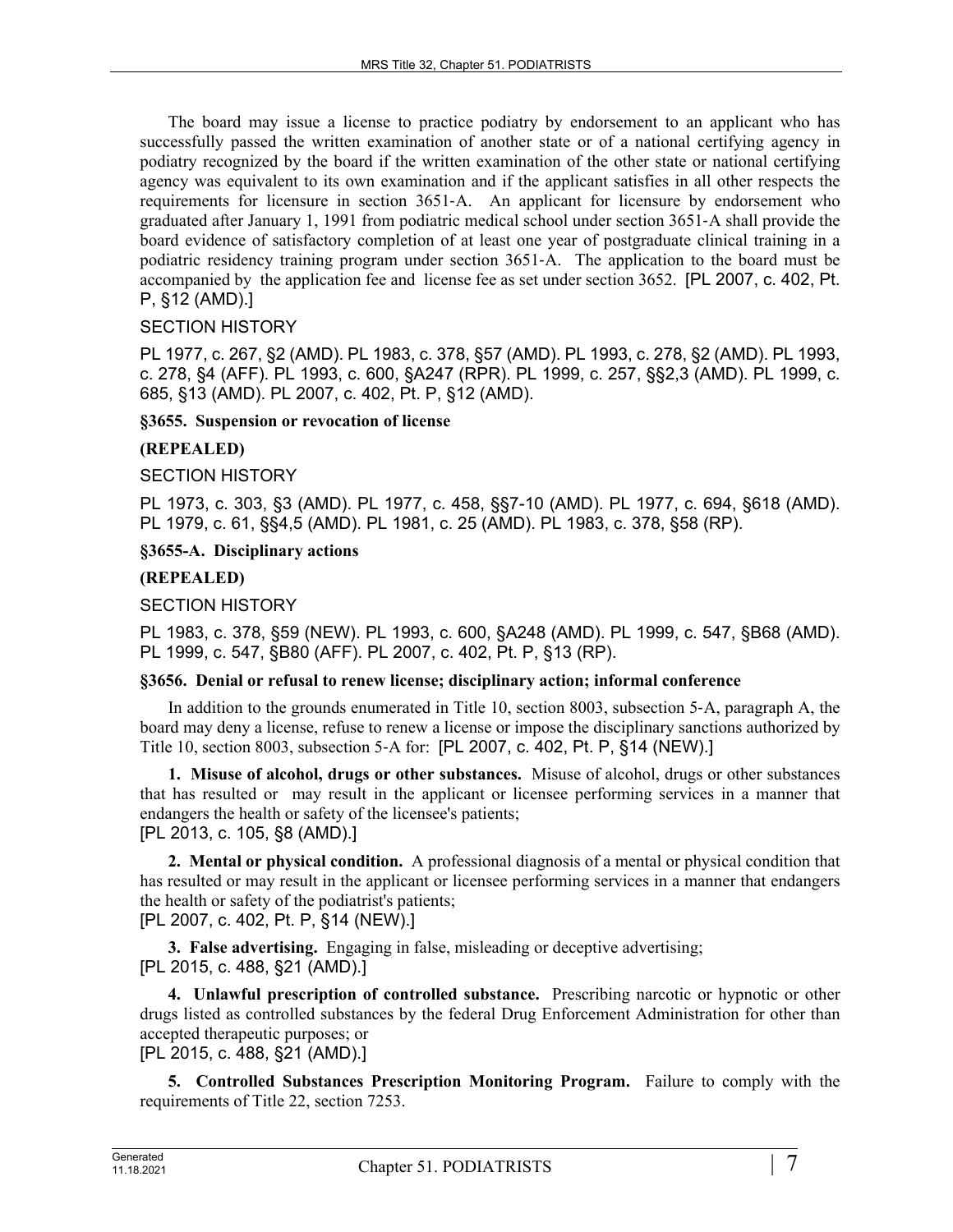[PL 2015, c. 488, §22 (NEW).]

SECTION HISTORY

PL 2007, c. 402, Pt. P, §14 (NEW). PL 2013, c. 105, §8 (AMD). PL 2013, c. 217, Pt. L, §1 (AMD). PL 2015, c. 488, §§21, 22 (AMD).

### **§3657. Requirements regarding prescription of opioid medication**

**1. Limits on opioid medication prescribing.** Except as provided in subsection 2, an individual licensed under this chapter and whose scope of practice includes prescribing opioid medication may not prescribe:

A. To a patient any combination of opioid medication in an aggregate amount in excess of 100 morphine milligram equivalents of opioid medication per day; [PL 2015, c. 488, §23 (NEW).]

B. To a patient who, on the effective date of this section, has an active prescription for opioid medication in excess of 100 morphine milligram equivalents of an opioid medication per day, an opioid medication in an amount that would cause that patient's total amount of opioid medication to exceed 300 morphine milligram equivalents of opioid medication per day; except that, on or after July 1, 2017, the aggregate amount of opioid medication prescribed may not be in excess of 100 morphine milligram equivalents of opioid medication per day; [PL 2015, c. 488, §23 (NEW).]

C. On or after January 1, 2017, within a 30-day period, more than a 30-day supply of an opioid medication to a patient under treatment for chronic pain. "Chronic pain" has the same meaning as in Title 22, section 7246, subsection 1-C; or [PL 2015, c. 488, §23 (NEW).]

D. On or after January 1, 2017, within a 7-day period, more than a 7-day supply of an opioid medication to a patient under treatment for acute pain unless the opioid product is labeled by the federal Food and Drug Administration to be dispensed only in a stock bottle that exceeds a 7-day supply as prescribed, in which case the amount dispensed may not exceed a 14-day supply. "Acute pain" has the same meaning as in Title 22, section 7246, subsection 1-A. [PL 2017, c. 213, §18 (AMD).]

[PL 2017, c. 213, §18 (AMD).]

**2. Exceptions.** An individual licensed under this chapter whose scope of practice includes prescribing opioid medication is exempt from the limits on opioid medication prescribing established in subsection 1 only:

A. When prescribing opioid medication to a patient for:

(1) Pain associated with active and aftercare cancer treatment;

(2) Palliative care, as defined in Title 22, section 1726, subsection 1, paragraph A, in conjunction with a serious illness, as defined in Title 22, section 1726, subsection 1, paragraph  $B$ ;

(3) End-of-life and hospice care;

(4) Medication-assisted treatment for substance use disorder; or

(5) Other circumstances determined in rule by the Department of Health and Human Services pursuant to Title 22, section 7254, subsection 2; and [PL 2015, c. 488, §23 (NEW).]

B. When directly ordering or administering a benzodiazepine or opioid medication to a person in an emergency room setting, an inpatient hospital setting, a long-term care facility or a residential care facility or in connection with a surgical procedure.

As used in this paragraph, "administer" has the same meaning as in Title 22, section 7246, subsection 1-B. [PL 2017, c. 213, §19 (AMD).]

[PL 2017, c. 213, §19 (AMD).]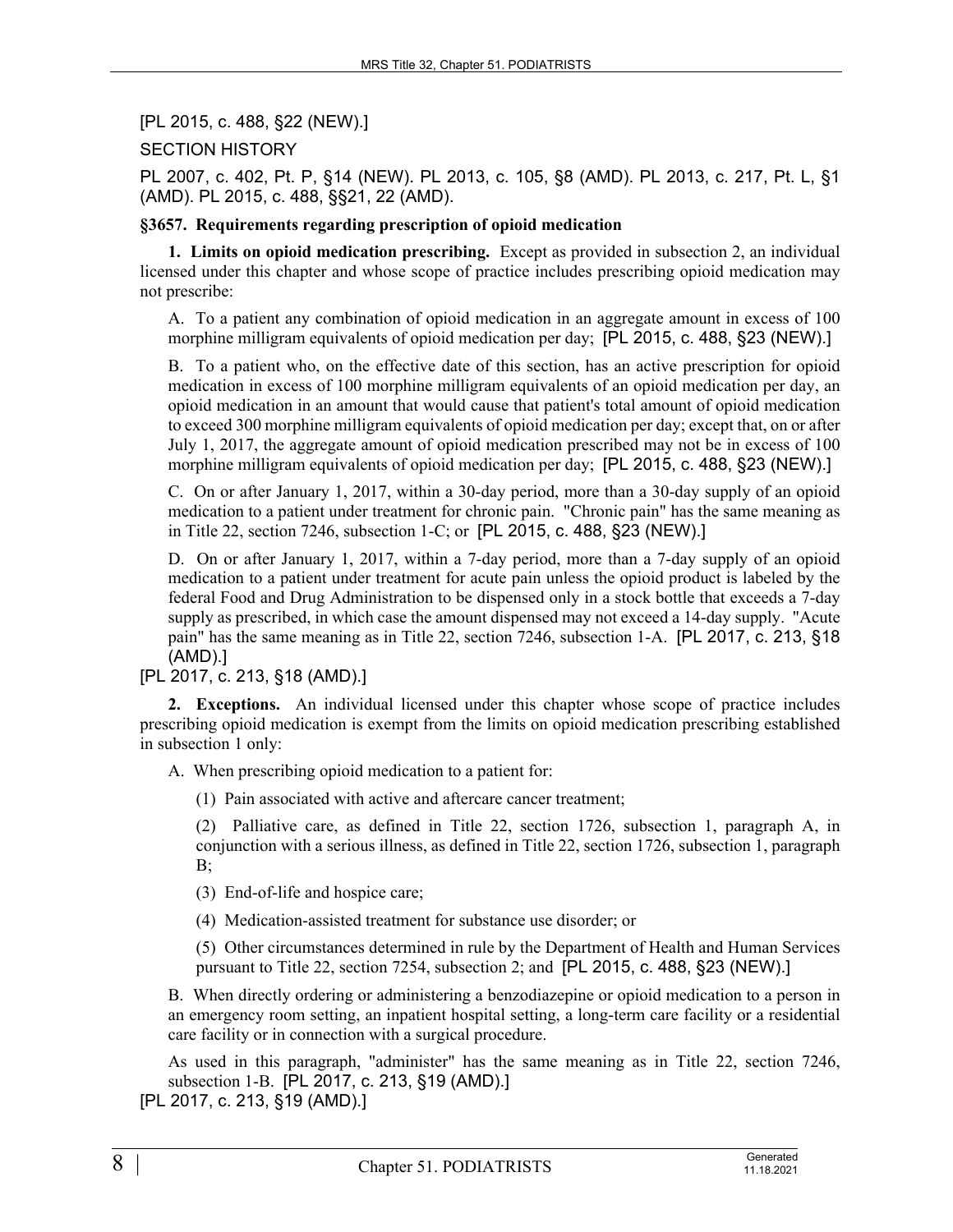**3. Electronic prescribing.** An individual licensed under this chapter and whose scope of practice includes prescribing opioid medication with the capability to electronically prescribe shall prescribe all opioid medication electronically by July 1, 2017. An individual who does not have the capability to electronically prescribe must request a waiver from this requirement from the Commissioner of Health and Human Services stating the reasons for the lack of capability, the availability of broadband infrastructure, and a plan for developing the ability to electronically prescribe opioid medication. The commissioner may grant a waiver including circumstances in which exceptions are appropriate, including prescribing outside of the individual's usual place of business and technological failures. [PL 2015, c. 488, §23 (NEW).]

**4. Continuing education.** By December 31, 2017, an individual licensed under this chapter must successfully complete 3 hours of continuing education every 2 years on the prescription of opioid medication as a condition of prescribing opioid medication. The board shall adopt rules to implement this subsection. Rules adopted pursuant to this subsection are routine technical rules as defined in Title 5, chapter 375, subchapter 2-A.

[PL 2015, c. 488, §23 (NEW).]

**5. Penalties.** An individual who violates this section commits a civil violation for which a fine of \$250 per violation, not to exceed \$5,000 per calendar year, may be adjudged. The Department of Health and Human Services is responsible for the enforcement of this section. [PL 2015, c. 488, §23 (NEW).]

**6. Opioid medication policy.** No later than January 1, 2018, a health care entity that includes an individual licensed under this chapter whose scope of practice includes prescribing opioid medication must have in place an opioid medication prescribing policy that applies to all prescribers of opioid medications employed by the entity. The policy must include, but is not limited to, procedures and practices related to risk assessment, informed consent and counseling on the risk of opioid use. For the purposes of this subsection, "health care entity" has the same meaning as in Title 22, section 1718‑B, subsection 1, paragraph B.

[PL 2017, c. 186, §4 (NEW).]

### SECTION HISTORY

PL 2015, c. 488, §23 (NEW). PL 2017, c. 186, §4 (AMD). PL 2017, c. 213, §§18, 19 (AMD).

### **SUBCHAPTER 4**

### **TELEHEALTH SERVICES**

#### **§3661. Definitions**

As used in this subchapter, unless the context otherwise indicates, the following terms have the following meanings. [PL 2021, c. 291, Pt. B, §10 (NEW).]

**1. Asynchronous encounter.** "Asynchronous encounter" means an interaction between a patient and a person licensed under this chapter through a system that has the ability to store digital information, including, but not limited to, still images, video files, audio files, text files and other relevant data, and to transmit such information without requiring the simultaneous presence of the patient and the person licensed under this chapter.

[PL 2021, c. 291, Pt. B, §10 (NEW).]

**2. Store and forward transfer.** "Store and forward transfer" means the transmission of a patient's records through a secure electronic system to a person licensed under this chapter. [PL 2021, c. 291, Pt. B, §10 (NEW).]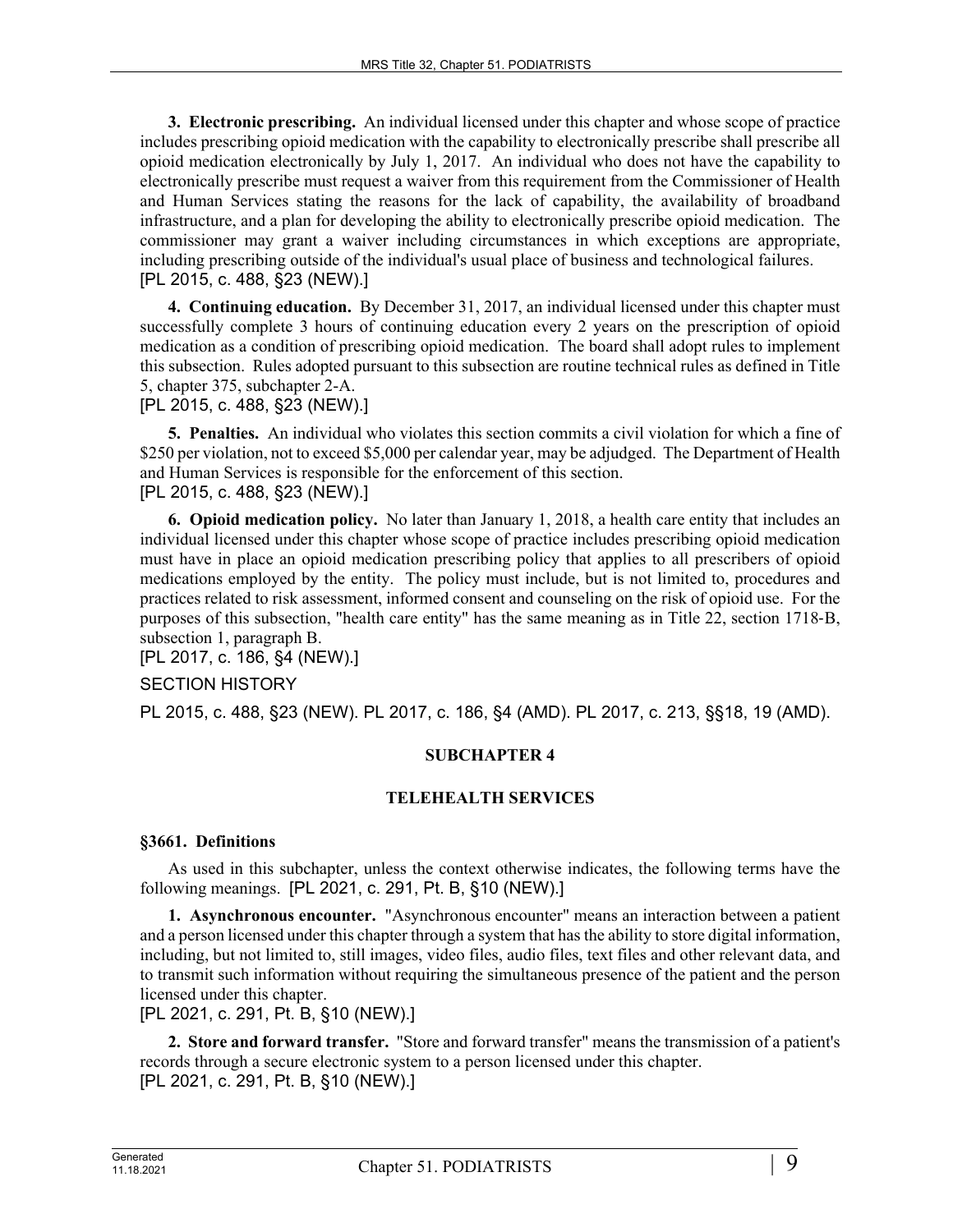**3. Synchronous encounter.** "Synchronous encounter" means a real-time interaction conducted with an interactive audio or video connection between a patient and a person licensed under this chapter or between a person licensed under this chapter and another health care provider. [PL 2021, c. 291, Pt. B, §10 (NEW).]

**4. Telehealth services.** "Telehealth services" means health care services delivered through the use of information technology and includes synchronous encounters, asynchronous encounters, store and forward transfers and telemonitoring.

# [PL 2021, c. 291, Pt. B, §10 (NEW).]

**5. Telemonitoring.** "Telemonitoring" means the use of information technology to remotely monitor a patient's health status via electronic means, allowing the person licensed under this chapter to track the patient's health data over time. Telemonitoring may be synchronous or asynchronous. [PL 2021, c. 291, Pt. B, §10 (NEW).]

### SECTION HISTORY

### PL 2021, c. 291, Pt. B, §10 (NEW).

### **§3662. Telehealth services permitted**

A person licensed under this chapter may provide telehealth services as long as the licensee acts within the scope of practice of the licensee's license, in accordance with any requirements and restrictions imposed by this subchapter and in accordance with standards of practice. [PL 2021, c. 291, Pt. B, §10 (NEW).]

### SECTION HISTORY

PL 2021, c. 291, Pt. B, §10 (NEW).

### **§3663. Confidentiality**

When providing telehealth services, a person licensed under this chapter shall comply with all state and federal confidentiality and privacy laws. [PL 2021, c. 291, Pt. B, §10 (NEW).]

### SECTION HISTORY

PL 2021, c. 291, Pt. B, §10 (NEW).

### **§3664. Professional responsibility**

All laws and rules governing professional responsibility, unprofessional conduct and generally accepted standards of practice that apply to a person licensed under this chapter also apply to that licensee while providing telehealth services. [PL 2021, c. 291, Pt. B, §10 (NEW).]

### SECTION HISTORY

PL 2021, c. 291, Pt. B, §10 (NEW).

### **§3665. Rulemaking**

The board shall adopt rules governing telehealth services by persons licensed under this chapter. These rules must establish standards of practice and appropriate restrictions for the various types and forms of telehealth services. Rules adopted pursuant to this section are routine technical rules as defined by Title 5, chapter 375, subchapter 2-A. [PL 2021, c. 291, Pt. B, §10 (NEW).]

### SECTION HISTORY

PL 2021, c. 291, Pt. B, §10 (NEW).